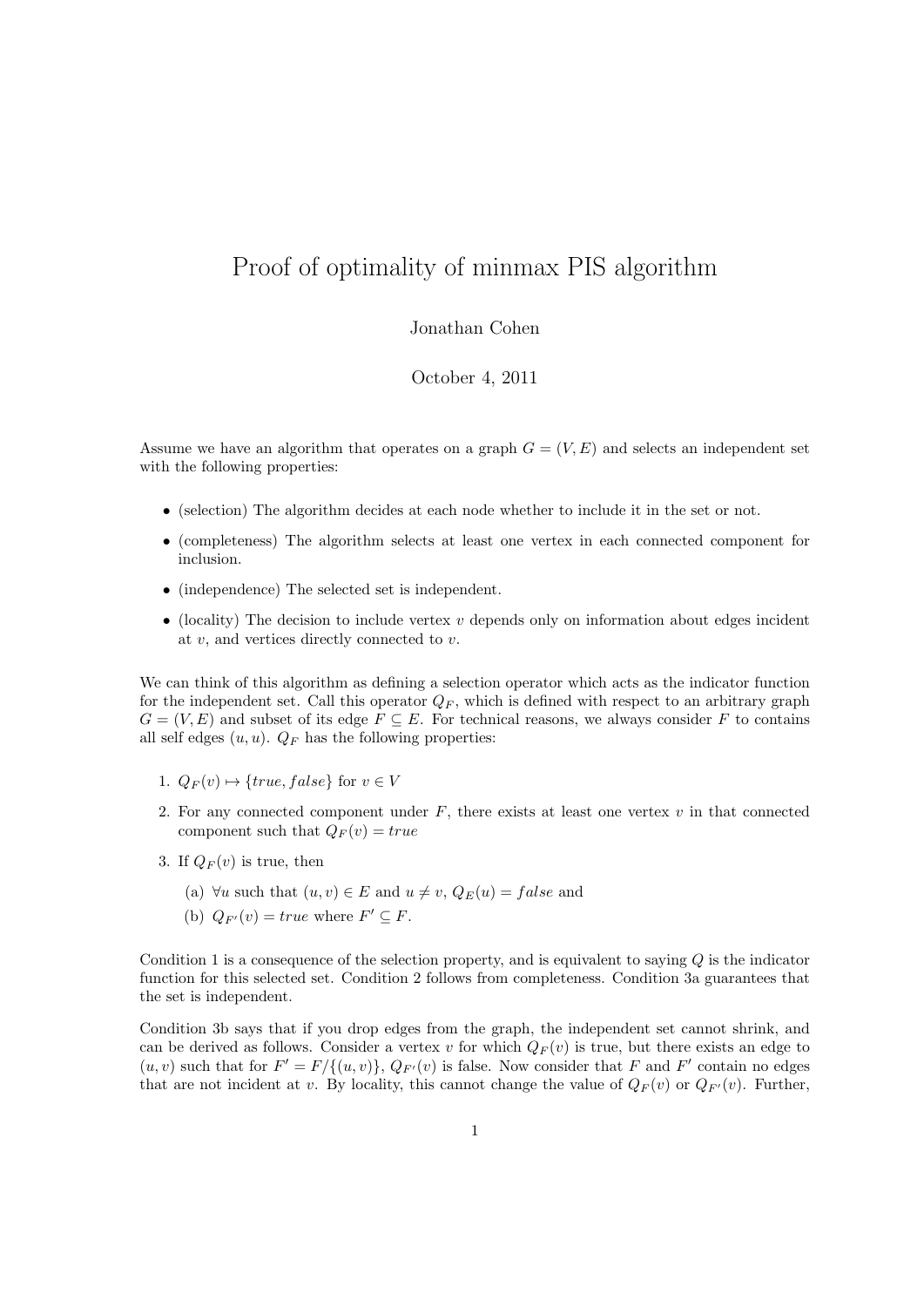since  $Q_F(v)$  is true, that implies that for all vertices connected at v,  $Q_F$  is false (by independence). Again by locality, since  $(u, v)$  is only incident at u and v, the value of  $Q_{F'}$  must be the same as the value of  $Q_F$  at all points besides v and u, which is false. Therefore, under  $Q_{F'}$ , we now have a connected component consisting of v and all points incident at v (discounting u) for which  $Q_{F'}$  does not select any of the vertices in that component. This violates completeness, and therefore  $Q_{F'}(v)$ must be true. This proves condition 3b.

Q induces a relationship on the nodes V, called  $\geq$ , defined as follows:

**Definition 1.**  $u \geq v$  if  $\forall F \subseteq E$  such that  $(u, v) \in F$ , then either  $Q_F(v) = false$  or  $u = v$ .

We first state on useful property of  $\triangleright$ 

**Lemma 1.** If  $F = \{(a, b)\}\$ ,  $a \geq b$ , and  $a \neq b$ , then  $Q_F(a) = true$  and  $Q_F(b) = false$ . This follows because  $\{a, b\}$  form a connected component, so at least one of them must be true. Since  $Q_F(b)$  must be false, it follows that  $Q_F(a) = true$ .

We will now prove the  $\geq$  is a total ordering on V. This requires 3 conditions:

- 1. (antisymmetry)  $a \triangleright b$  and  $b \triangleright a \Rightarrow a = b$ .
- 2. (transitivity)  $a \triangleright b$  and  $b \triangleright c \Rightarrow a \triangleright c$ .
- 3. (totality) Either  $a \trianglerighteq b$  or  $b \trianglerighteq a$  for all a and b.

**Theorem 1.**  $\triangleright$  is a total order.

*Proof.* Antisymmetry. Assume  $a \geq b$  and  $b \geq a$ . Consider  $F = \{(a, b)\}\$ . Since, under  $F$ ,  $\{a, b\}$  forms a connected component, then either  $Q_F(a) = true$  or  $Q_F(b) = true$ . Assume  $Q_F(a) = true$ . Since  $b \trianglerighteq a$ , then  $a = b$  by the definition of  $\trianglerighteq$ . If we assume  $Q_F(b) = true$ , since  $a \trianglerighteq b$ , then  $a = b$  by the same argument.

Transitivity. Let  $a \geq b$  and  $b \geq c$  and assume  $a \neq b \neq c \neq a$  (since otherwise the result is trivial). Consider  $F = \{(a, b), (b, c), (a, c)\}\$ . Under this F,  $\{a, b, c\}$  form a connected component, and therefore  $Q_F$  must be true for at least one of them. If  $Q_F(c) = true$ , then  $Q_{F'}(c) = true$  for  $F' = \{(b, c)\}\$ property 3b. That would violate Lemma 1, so this case cannot be true. Similarly,  $Q_F(b) = false$ which can be seen by considering the set  $\{(a, b)\}$ . Therefore,  $Q_F(a) = true$ . Therefore, for  $F'' =$  $\{(a, c)\}, Q_{F''}(a) = true$  (by property 3b) and  $Q_{F''}(c) = false$  (by property 3a). Now consider any set of edges H which contains  $\{(a, c)\}\$ . If  $Q_H(c) = true$ , that would also imply that  $Q_{F^{\prime\prime}}(c) = true$ , which cannot be. Consequently,  $a \trianglerighteq c$ .

Totality. Assume a, b do not satisfy  $a \triangleright b$  and  $a \neq b$ . Then there exists an F containing  $(a, b)$  such that  $Q_F(b) = true$ . Let  $F' = \{(a, b)\}\$ . By 3b,  $Q_{F'}(b) = true$ , and hence  $Q_{F'}(a) = false$  (by 3a). Now consider any set H that contains  $(a, b)$ . If  $Q_H(a) = true$ , it would imply that  $Q_{F'}(a) = true$ by property 3b, which cannot be. Therefore,  $Q_H(a) = false$ , which implies that  $b \ge a$ .  $\Box$ 

Next, we show that Q can be defined as the "max" operator under this total order.

**Theorem 2.** Given a total order  $\geq$ , define  $Q'_F(a)$  to be true when a is the maximal element among its 1-ring under F, and false otherwise. Then  $Q'$  satisfies properties 1-3.